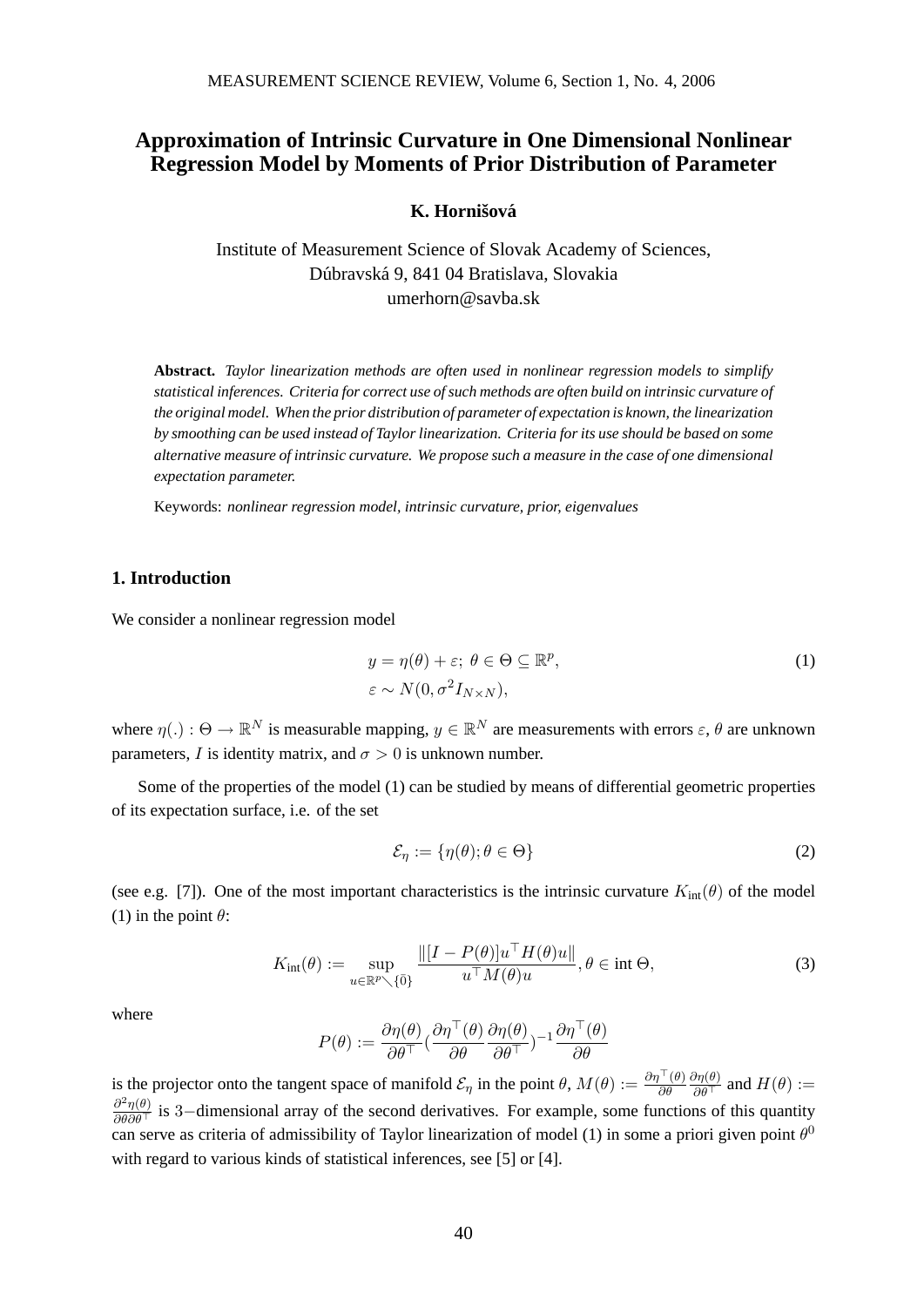### MEASUREMENT SCIENCE REVIEW, Volume 6, Section 1, No. 4, 2006

If the prior information on parameter  $\theta$  is in the form of prior distribution  $\pi$  on  $\Theta$ , linearization by smoothing of model (1) (see [8]), i.e. the model

$$
y = A\theta + a + \varepsilon; \ \theta \in \Theta \subseteq \mathbb{R}^p,
$$
  
\n
$$
\varepsilon \sim N(0, \sigma^2 I_{N \times N}),
$$
\n(4)

where  $A := Cov_{\pi}(\eta, \theta) Var_{\pi}^{-1} \theta$  and  $a = E_{\pi} \eta - AE_{\pi} \theta$ , can be more appropriate than Taylor linearization. However, it is obvious that criteria of admissibility of (4) should have the form different from those in [4]. In particular, it is necessary to find some suitable analogue of (3). One such analogue in the case of 1–dimensional parameter  $\theta$  will be given in the next part. Now we review some known facts about the so-called intrinsically linear models, i.e. models (1) with the property  $K_{int}(\theta) = 0$  for all  $\theta \in int\Theta$  (see [7]).

Lemma 1. *([7]) Model* (1) *je intrinsically linear iff* E<sup>η</sup> *is relatively open set in some* k−*dimensional* affine subspace in  $\mathbb{R}^N$ , where  $k\leq p$ .

Since in intrinsically linear models some statistical procedures have better properties than in general model (1), it is a natural question whether the given model (1) can be sufficiently precisely approximated by an intrinsically linear one.

If a prior  $\pi$  is given on the parameter space  $\Theta$ , the intrinsically linear approximation of model (1) with the minimal prior mean squared error is described in the following proposition:

Proposition 1. *([2]) Let* E<sup>η</sup> *is a* p−*dimensional manifold, let* π *be regular probability distribution on* Θ*. Then the optimal intrinsic linearization of the model* (1)*, i.e. the solution of the problem*

$$
C_1 := \min_{\substack{A \in \mathbb{R}^{N \times p} \\ h(A) = p \\ a \in \mathbb{R}^N}} E_{\pi} \{ [\eta(\theta) - (A\beta(\theta) + a)] [\eta(\theta) - (A\beta(\theta) + a)]^{\top} \},
$$
(4a)  

$$
\max_{\substack{a \in \mathbb{R}^N \\ \beta(.): \Theta \to \mathbb{R}^p}}
$$

*or equivalently*

$$
c_1 := \min_{\substack{A \in \mathbb{R}^{N \times p} \\ h(A) = p \\ \beta(.): \Theta \to \mathbb{R}^p}} E_{\pi}[\|\eta(\theta) - (A\beta(\theta) + a)\|^2]
$$
(4b)

*is*

$$
A = (u_1, \dots, u_p),
$$
  
\n
$$
a = E_{\pi} \eta,
$$
  
\n
$$
\beta(\theta) = (A^{\top} A)^{-1} A^{\top} (\eta(\theta) - a),
$$
  
\n
$$
C_1 = (I - P)Var_{\pi} \eta(I - P),
$$
  
\n
$$
c_1 = trC_1 = \sum_{i=p+1}^{N} \lambda_i,
$$
\n(5)

where  $u_1, \ldots, u_N$  are orthonormal eigenvectors, corresponding respectively to eigen- $\textit{values } \lambda_1 \geq \cdots \geq \lambda_N \geq 0 \textit{ of the matrix } Var_\pi(\eta),\,P := P_U := U(U^\top U)^{-1} U^\top,\, U := \Big( u_1 \quad \ldots \quad u_p \Big).$ *If the model* (1) *is regular then*  $k = p$ *.*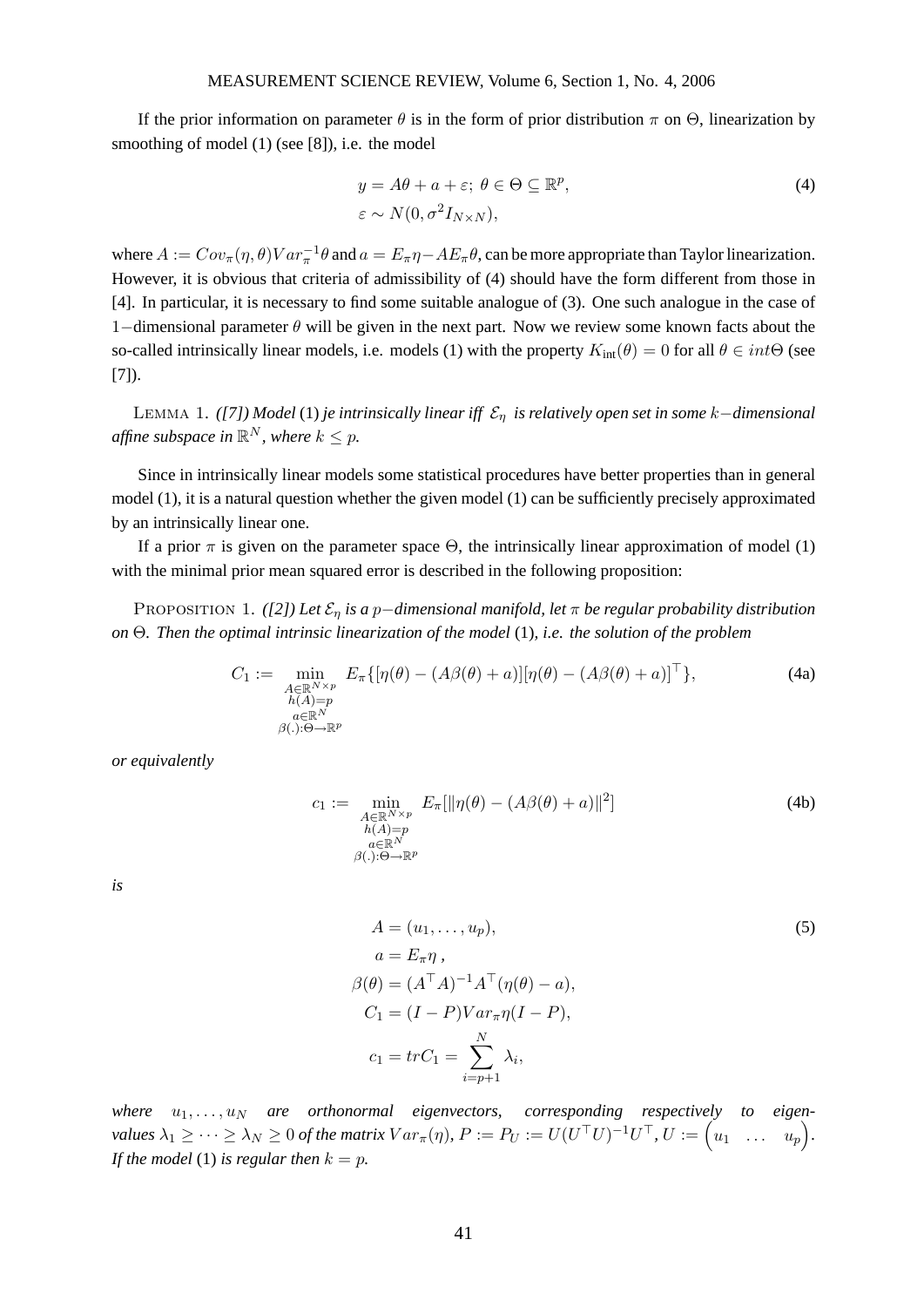Optimal intrinsically linear approximation of the model (1) from the proposition 1 is

$$
y = A\beta(\theta) + a + \varepsilon = A(A^{\top}A)^{-1}A^{\top}(\eta(\theta) - E_{\pi}\eta) + E_{\pi}\eta + \varepsilon,
$$
  
\n
$$
\varepsilon \sim N(0, \sigma^2 I),
$$
\n(6)

where A is the same as in proposition 1.

The following lemma gives another characterization of intrinsically linear models:

Lemma 2. *([3]) Let* εη *is a* p−*dimensional manifold. Let* π *be regular probability distribution on* Θ. *The model* (1) *is intrinsically linear with*  $π −$  *probability* 1 *iff* h( $Var_{πη$ ) < *p.* 

# **2. 2. Approximation of intrinsic curvature by prior moments**

Proposition 1 suggests that minimal square "distance"

$$
c_1 := \sum_{i=k+1}^{N} \lambda_i \tag{7}
$$

from linearized model (6) from the original model (1) can be considered as a measure of intrinsic nonlinearity of the model (1). However, for sequence of priors  $\pi$  contracting to singular distribution concentrated in  $\theta^0$ , this expression converges to zero, so it cannot be used directly as approximation of intrinsic curvature  $K_{\text{int}}(\theta^0)$  but only after some suitable standardization. In what follows we derive such standardization for case  $p = 1$ . We shall utilize some known propositions.

In the first one, the approximation of matrix of first derivatives of the regression function  $\eta(.)$ , based on moments of prior  $\pi$  and utilizable for  $\pi$  concentrated in a small neighbourhood of  $\theta^0$ , is given:

PROPOSITION 2. *([8])* Let  $\eta(.)$  be 2−*times continuously differentiable. Let*  $\{\pi_n; n \in \mathbb{N}\}\$ *is a sequence of regular prior distributions with supports that are subsets of some common compact subset of* Θ*. Let* for  $\forall n$  there exist finite moments  $E_{\pi_n}(\theta)$ ,  $E_{\pi_n}(\eta)$ ,  $Var_{\pi_n}(\theta)$ ,  $Cov_{\pi_n}(\eta,\theta)$ ,  $Var_{\pi_n}(\eta)$ , let  $Var_{\pi_n}(\theta)$  are *regular, let*  $Cov_{\pi_n}(\eta,\theta)$  *have the full rank. Let* 

$$
\pi_n \xrightarrow{weakly} \pi_0,
$$

where  $\pi_0$  is distribution concentrated in the point  $\theta^0$ . Then

$$
\lim_{n \to \infty} E_n \theta = \theta^0, \qquad \lim_{n \to \infty} E_n \eta = \eta(\theta^0),
$$
  

$$
\lim_{n \to \infty} A_{\pi_n} := \lim_{n \to \infty} Cov_n(\eta, \theta) Var_n^+ \theta = \frac{\partial \eta(\theta^0)}{\partial \theta^{\top}}.
$$
 (8)

Similarly, the approximation of the second derivatives of  $\eta(.)$  can be derived:

Proposition 3. *([3]) Let the assumptions of proposition 2 hold. Let* η(.) *is three times continuously differentiable on* Θ*. Let*

$$
\partial^2 \eta(\theta^0)^n = (\partial^2 \eta_{1,1}(\theta^0), \partial^2 \eta_{1,2}(\theta^0), \dots, \partial^2 \eta_{1,p}(\theta^0), \partial^2 \eta_{2,2}(\theta^0), \partial^2 \eta_{2,3}(\theta^0), \dots, \partial^2 \eta_{2,p}(\theta^0), \dots, \partial^2 \eta_{p,p}(\theta^0))
$$
  
\nis  $N \times (p + \binom{p}{2})$  matrix. Let  $\theta^{\odot 2} = (\theta_1^2, \theta_1 \theta_2, \dots, \theta_1 \theta_p, \theta_2^2, \theta_2 \theta_3, \dots, \theta_2 \theta_p, \dots, \theta_p^2)^\top$  is  $(p + \binom{p}{2})$ -dimensional  
\nvector, let  $F_2$  is a  $\binom{p+1}{2} \times \binom{p+1}{2}$  diagonal matrix with  $i_1! \dots i_p!$  as its  $(i_1, \dots, i_p)$ -th (in lexicographical  
\nordering) diagonal element, where  $i_u \geq 0$ ;  $u = 1, \dots, p$ , are integers such that  $i_1 + \dots + i_p = 2$ . Then  
\n
$$
\lim_{n \to \infty} [Cov_n(\eta, \theta^{\odot 2}) - Cov_n(\eta, \theta)Var_n^+ \theta Cov_n(\theta, \theta^{\odot 2})][Var_n\theta^{\odot 2} - Cov_n(\theta^{\odot 2}, \theta)Var_n^+ \theta Cov_n(\theta, \theta^{\odot 2})]^+ F_2 =
$$
  
\n
$$
= \partial^2 \eta(\theta^0)^n.
$$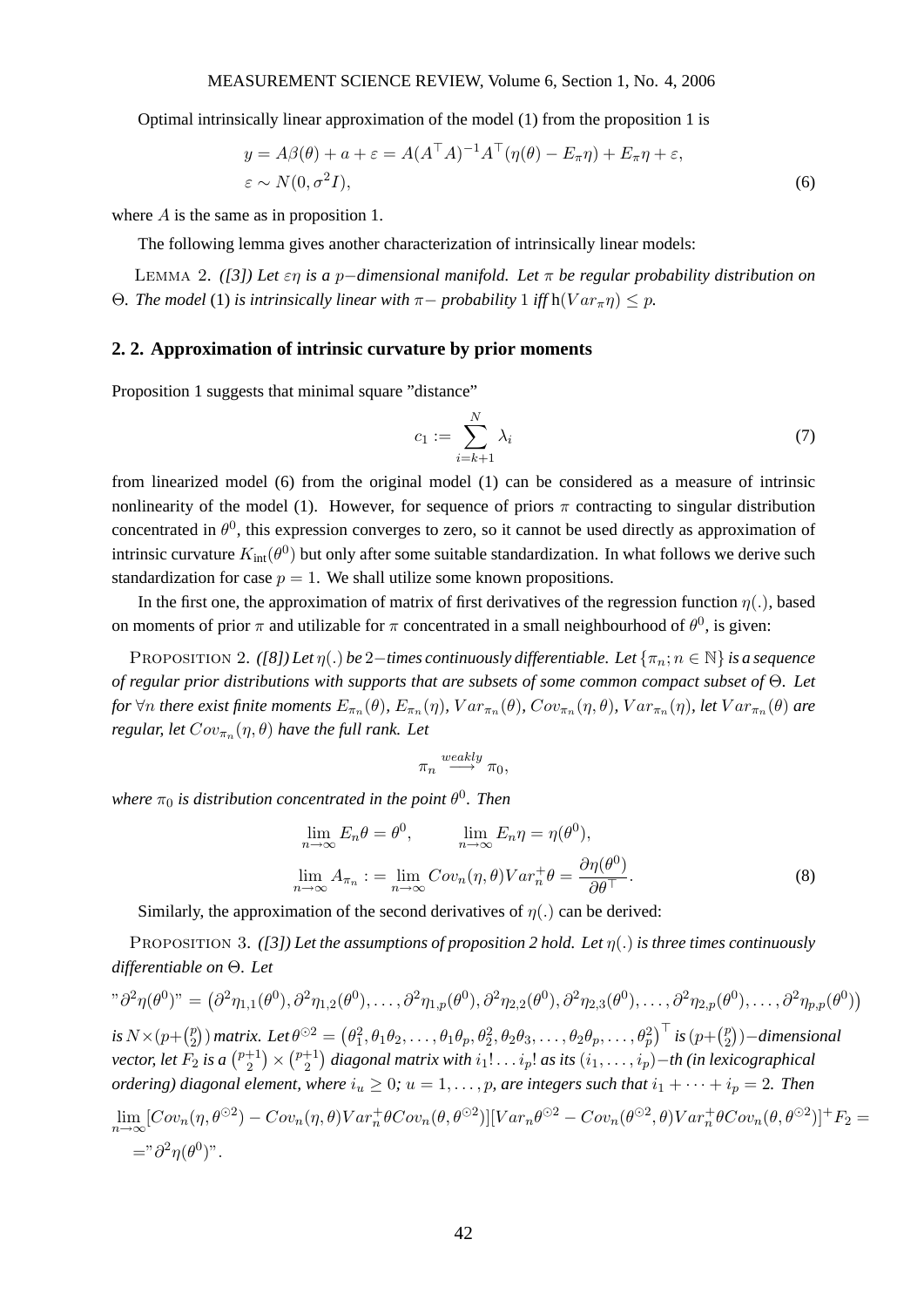If prior  $\pi$  is concentrated in a small neighbourhood of the point  $\theta^0$ , then the expectation surface of optimal intrinsic linearization is close to the affine tangent space of expectation surface of the original model in point  $\theta^0$ . It means that the space generated by eigenvectors  $u_1, \ldots, u_k$  of the matrix  $Var_{\pi} \eta$  is near to the tangent space of expectation surface  $\mathcal{E}_\eta$  of the model (1) in the point  $\eta(\theta^0)$ , i.e. the projectors onto these spaces are close to each other:

THEOREM 1. *([3]) Let us consider the function*  $\eta(.)$  *and a sequence of priors*  $\pi_n$  *with the same properties as in proposition 2. Let*  $\lambda_1^n \geq \cdots \geq \lambda_N^n$  *be eigenvalues and*  $u_1^n, \ldots, u_N^n$  are corresponding *orthonormal eigenvectors of the matrix*  $Var_{\pi_n} \eta$ . Let  $\eta(.)$  be two times continuously differentiable on  $\Theta_0$ . Let  $\forall$  *limit point of the sequence*  $\begin{cases} \frac{Var_{\pi n} \theta}{\|Var_{\pi n}\|} \end{cases}$  $\frac{Var_{\pi_n}\theta}{\|Var_{\pi_n}\theta\|}\}_{n=1}^{\infty}$  be a regular matrix. Then

$$
\lim_{n \to \infty} P_{(u_1^{(n)}, ..., u_k^{(n)})} = P := P_{\frac{\partial \eta(\theta^0)}{\partial \theta^{\top}}},
$$
\n
$$
\lim_{n \to \infty} P_{(u_{k+1}^{(n)}, ..., u_N^{(n)})} = I - P.
$$
\n(9)

Corollary 1. *Let the assumptions of theorem 1 hold. Then the sets of limits of all convergent susequences of sequences*

$$
\frac{Var_{\pi_n}\eta}{\|Var_{\pi_n}\theta\|} \text{ and } \partial\eta \frac{Var_{\pi_n}\theta}{\|Var_{\pi_n}\theta\|} \partial\eta^{\top}
$$
 (14)

*are identical.*

Let  $q := \dim\left(\left[\left\{\left(I - P\right) \frac{\partial^2 \eta(\theta^0)}{\partial \theta \cdot \partial \theta} \right]\right\}\right]$  $\frac{\partial^2 \eta(\theta^*)}{\partial \theta_j \partial \theta_i}; i, j = 1, \ldots, p \}].$ 

THEOREM 2. Let the assumptions of theorem 1 hold, let  $p = 1$ . Moreover, let the following assertions *about limits hold:*

$$
\limsup_{n \to \infty} \frac{Var_{\pi_n}[(\theta - \theta^0)^2]}{\|Var_{\pi_n}\theta\|^2}
$$

*is finite and positive,*

$$
\limsup_{n\to\infty}\frac{E_{\pi_n}[(\theta-\theta^0)^2]}{\|Var_{\pi_n}\theta\|}<\infty,
$$

$$
\limsup_{n \to \infty} \frac{Var_{\pi_n} \theta^2 - Cov_{\pi_n}(\theta^2, \theta) Var_{\pi_n}^{-1} \theta Cov_{\pi_n}(\theta, \theta^2)}{\|Var_{\pi_n} \theta\|^2}
$$

*is finite and*

$$
\limsup_{n \to \infty} \frac{E_{\pi_n}[\partial^3 \eta(\theta^*)(\theta - \theta^0)^3(\theta - E_{\pi_n}\theta)]}{\|Var_{\pi_n}\theta\|^2}
$$

*is finite.*

*Then*

$$
\lim_{n \to \infty} P_{(u_{k+1}^{(n)}, \dots, u_{k+q}^{(n)})} = P_{(I-P)\partial^2 \eta(\theta^0)},\tag{15}
$$

*where*

$$
(I-P)\partial^2 \eta(\theta^0) := (I-P)\begin{pmatrix} \frac{\partial^2 \eta(\theta^0)}{\partial \theta_1 \partial \theta_1} & \frac{\partial^2 \eta(\theta^0)}{\partial \theta_2 \partial \theta_1} & \dots & \frac{\partial^2 \eta(\theta^0)}{\partial \theta_p \partial \theta_p} \end{pmatrix}.
$$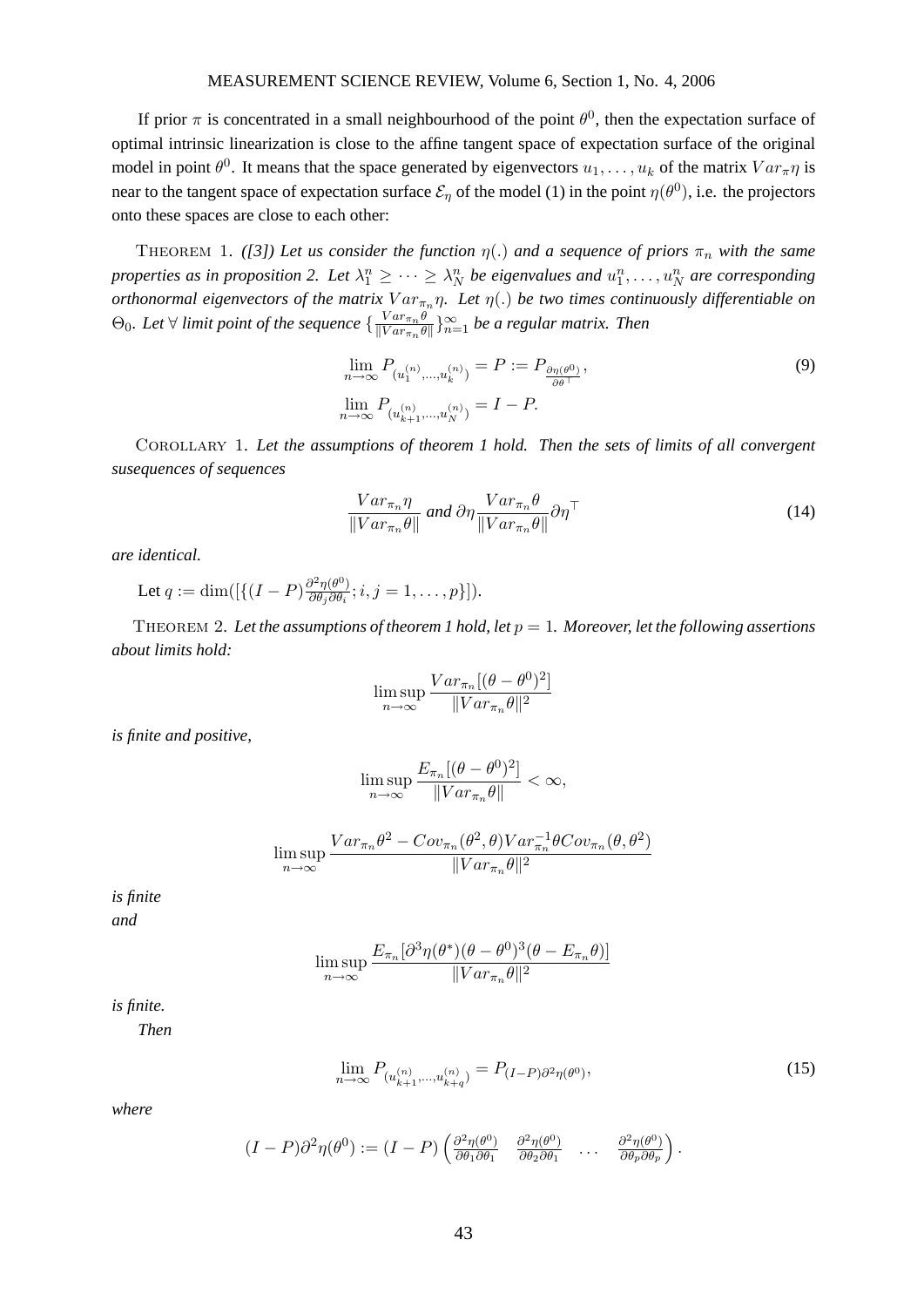Proof.

$$
(I - P)Var_{\pi}\eta(I - P) = (I - P)E_{\pi}[(\eta(\theta) - E_{\pi}\eta)(\eta(\theta) - E_{\pi}\eta)^{\top}](I - P) =
$$
  
\n
$$
= (I - P)E_{\pi}[(\eta(\theta^{0}) - E_{\pi}\eta + \partial\eta(\theta^{0})(\theta - \theta^{0}) + \frac{1}{2}\partial^{2}\eta(\theta^{0})(\theta - \theta^{0})^{2} + \frac{1}{6}\partial^{3}\eta(\theta^{*})(\theta - \theta^{0})^{3})(\eta(\theta) - E_{\pi}\eta)^{\top}](I - P) =
$$
  
\n
$$
= (I - P)\{\partial\eta(\theta^{0})Cov_{\pi}(\theta, \eta) + \frac{1}{2}\partial^{2}\eta(\theta^{0})E_{\pi}[(\theta - \theta^{0})^{2}(\eta(\theta) - E_{\pi}\eta)^{\top}]+\frac{1}{6}E_{\pi}[\partial^{3}\eta(\theta^{*})(\theta - \theta^{0})^{3})(\eta(\theta) - E_{\pi}\eta)^{\top}]\}\{I - P\} =
$$
  
\n
$$
= (I - P)\{\frac{1}{2}\partial^{2}\eta(\theta^{0})E_{\pi}[(\theta - \theta^{0})^{2}(\eta(\theta) - E_{\pi}\eta)^{\top}] + \frac{1}{6}E_{\pi}[\partial^{3}\eta(\theta^{*})(\theta - \theta^{0})^{3})(\eta(\theta) - E_{\pi}\eta)^{\top}]\}\{I - P\}.
$$
  
\n(16.0)

Since it holds that

$$
E_{\pi}[(\theta - \theta^0)^2(\eta(\theta) - E_{\pi}\eta)^{\top}] = Cov_{\pi}(\theta^2, \eta) - 2\theta^0 Cov_{\pi}(\theta, \eta) =
$$
  
\n
$$
= Cov_{\pi}(\theta^2, \eta) - Cov_{\pi}(\theta^2, \theta) Var_{\pi}^{-1} \theta Cov_{\pi}(\theta, \eta) +
$$
  
\n
$$
+ [Cov_{\pi}(\theta^2, \theta) Var_{\pi}^{-1} \theta - 2\theta^0] Cov_{\pi}(\theta, \eta),
$$
\n(16)

$$
Cov_{\pi}(\eta,\theta) = \partial \eta(\theta^0) Var_{\pi}\theta + \frac{1}{2}\partial^2 \eta(\theta^0) Cov_{\pi}(\theta^2,\theta) - \frac{1}{2}\partial^2 \eta(\theta^0) 2\theta^0 Var_{\pi}\theta + + \frac{1}{6} E_{\pi} [\partial^3 \eta(\theta^*) (\theta - \theta^0)^3 (\theta - E_{\pi}\theta)],
$$
\n(17)

and

$$
Var_{\pi}[(\theta - \theta^0)^2] = Var_{\pi}(\theta^2) - Cov_{\pi}(\theta^2, \theta) Var_{\pi}^{-1} \theta Cov_{\pi}(\theta, \theta^2) +
$$
  
+[ $Cov_{\pi}(\theta^2, \theta) Var_{\pi}^{-1} \theta - 2\theta^0] Var_{\pi} \theta [Var_{\pi}^{-1} \theta Cov_{\pi}(\theta, \theta^2) - 2\theta^0],$  (18)

it also holds that

$$
E_{\pi}[(\theta - \theta^{0})^{2}(\eta(\theta) - E_{\pi}\eta)^{\top}] =
$$
\n
$$
= \{[Var_{\pi}(\theta^{2}) - Cov_{\pi}(\theta^{2}, \theta)Var_{\pi}^{-1}\theta Cov_{\pi}(\theta, \theta^{2})]\frac{1}{2}\partial^{2}\eta^{\top}(\theta^{0}) +
$$
\n
$$
+ \frac{1}{2}[Var_{\pi}(\theta^{2}) - Cov_{\pi}(\theta^{2}, \theta)Var_{\pi}^{-1}\theta Cov_{\pi}(\theta, \theta^{2})][2[Var_{\pi}(\theta^{2}) - Cov_{\pi}(\theta^{2}, \theta)Var_{\pi}^{-1}\theta Cov_{\pi}(\theta, \theta^{2})]^{-1}.
$$
\n
$$
\cdot[Cov_{\pi}(\theta^{2}, \eta) - Cov_{\pi}(\theta^{2}, \theta)Var_{\pi}^{-1}\theta Cov_{\pi}(\theta, \eta)] - \partial^{2}\eta^{\top}(\theta^{0})] +
$$
\n
$$
+ [Cov_{\pi}(\theta^{2}, \theta)Var_{\pi}^{-1}\theta - 2\theta^{0}]\{[Cov_{\pi}(\theta, \theta^{2}) - Var_{\pi}\theta 2\theta^{0}]\frac{1}{2}\partial^{2}\eta^{\top}(\theta^{0}) + Var_{\pi}\theta \partial \eta^{\top}(\theta^{0}) +
$$
\n
$$
+ \frac{1}{6}E_{\pi}[\partial^{3}\eta(\theta^{*})(\theta - \theta^{0})^{3}(\theta - E_{\pi}\theta)]\} =
$$
\n
$$
= [Cov_{\pi}(\theta^{2}, \theta)Var_{\pi}^{-1}\theta - 2\theta^{0}]Var_{\pi}\theta \partial \eta^{\top}(\theta^{0}) + Var_{\pi}[(\theta - \theta^{0})^{2}]\frac{1}{2}\partial^{2}\eta^{\top}(\theta^{0}) +
$$
\n
$$
+ \frac{1}{2}[Var_{\pi}(\theta^{2}) - Cov_{\pi}(\theta^{2}, \theta)Var_{\pi}^{-1}\theta Cov_{\pi}(\theta, \theta^{2})][2[Var_{\pi}(\theta^{2}) - Cov_{\pi}(\theta^{2}, \theta)Var_{\pi}^{-1}\theta Cov_{\pi}(\theta, \theta^{2})]^{-1}.
$$
\n
$$
\cdot[Cov_{\pi}(\theta^{2}, \eta) - Cov_{\pi}(\theta^{2}, \theta)Var_{\pi}^{-1}\theta Cov_{\pi}(\
$$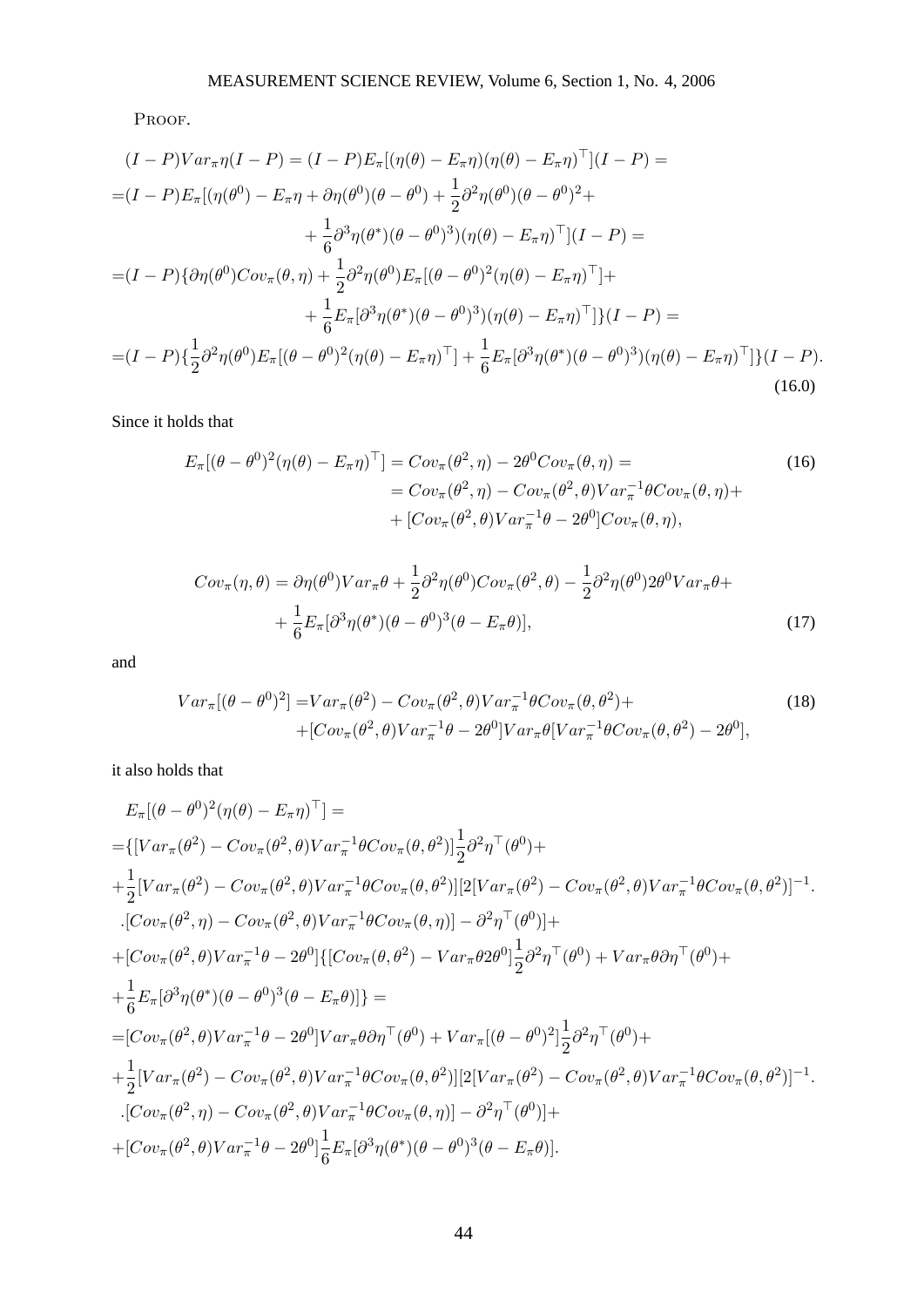Further, proposition 3 implies that

$$
\lim_{n \to \infty} Cov_{\pi_n}(\theta^2, \theta) Var_{\pi_n}^{-1} \theta = 2\theta^0.
$$
\n(19)

Then we get

 $=$ 

$$
(I-P)\frac{1}{2}\partial^{2}\eta(\theta^{0})E_{\pi}[(\theta-\theta^{0})^{2}(\eta(\theta)-E_{\pi}\eta)^{T}](I-P) =
$$
\n
$$
=(I-P)\frac{1}{2}\partial^{2}\eta(\theta^{0})\{[Cov_{\pi}(\theta^{2},\eta)-Cov_{\pi}(\theta^{2},\theta)Var_{\pi}^{-1}Cov_{\pi}(\theta,\eta)] +
$$
\n
$$
+[Cov_{\pi}(\theta^{2},\theta)Var_{\pi}^{-1}\theta-2\theta^{0}]Cov_{\pi}(\theta,\eta)\}(I-P) =
$$
\n
$$
=(I-P)\{\frac{1}{4}\partial^{2}\eta(\theta^{0})[Var_{\pi}(\theta^{2})-Cov_{\pi}(\theta^{2},\theta)Var_{\pi}^{-1}Cov_{\pi}(\theta,\theta^{2})]\partial^{2}\eta^{T}(\theta^{0}) +
$$
\n
$$
+\frac{1}{2}\frac{1}{2}\partial^{2}\eta(\theta^{0})[Var_{\pi}(\theta^{2})-Cov_{\pi}(\theta^{2},\theta)Var_{\pi}^{-1}\theta Cov_{\pi}(\theta,\theta^{2})].
$$
\n
$$
.[2[Var_{\pi}(\theta^{2})-Cov_{\pi}(\theta^{2},\theta)Var_{\pi}^{-1}\theta Cov_{\pi}(\theta,\theta^{2})] -
$$
\n
$$
.[Cov_{\pi}(\theta^{2},\eta)-Cov_{\pi}(\theta^{2},\theta)Var_{\pi}^{-1}\theta Cov_{\pi}(\theta,\eta)] - \partial^{2}\eta^{T}(\theta^{0})] +
$$
\n
$$
+\frac{1}{2}\partial^{2}\eta(\theta^{0})[Cov_{\pi}(\theta^{2},\theta)Var_{\pi}^{-1}\theta Cov_{\pi}(\theta,\eta)] - \partial^{2}\eta^{T}(\theta^{0}) +
$$
\n
$$
+\frac{1}{2}\partial^{2}\eta(\theta^{0})[Var_{\pi}(\theta^{2})-Cov_{\pi}(\theta^{2},\theta)Var_{\pi}^{-1}Cov_{\pi}(\theta,\theta^{2})]\partial^{2}\eta^{T}(\theta^{0}) +
$$
\n
$$
+\frac{1}{2}\partial^{2}\eta(\theta^{0})[Var_{\pi}(\theta^{2})-Cov_{\pi}(\theta^{2},\theta)Var_{\pi}^{-1}Cov_{\pi}(\theta,\theta^{2})]\partial^{2}\eta^{T}(\theta^{0})
$$

Then

$$
\lim_{n \to \infty} (I - P) \frac{Var_{\pi_n} \eta}{\|Var_{\pi_n} \theta\|^2} (I - P) =
$$
\n
$$
= \frac{1}{4} (I - P) \partial^2 \eta(\theta^0) \lim_{n \to \infty} \frac{Var_{\pi_n} [(\theta - \theta^0)^2]}{\|Var_{\pi_n} \theta\|^2} \partial^2 \eta^{\top}(\theta^0) (I - P) +
$$
\n
$$
+ (I - P) \frac{1}{2} \frac{1}{2} \partial^2 \eta(\theta^0) \lim_{n \to \infty} \frac{Var_{\pi_n} (\theta^2) - Cov_{\pi_n} (\theta^2, \theta) Var_{\pi_n}^{-1} \theta Cov_{\pi_n} (\theta, \theta^2)]}{\|Var_{\pi_n} \theta\|^2}.
$$
\n
$$
\{2[Var_{\pi_n} (\theta^2) - Cov_{\pi_n} (\theta^2, \theta) Var_{\pi_n}^{-1} \theta Cov_{\pi_n} (\theta, \theta^2)]^{-1}.
$$
\n
$$
\cdot [Cov_{\pi_n} (\theta^2, \eta) - Cov_{\pi_n} (\theta^2, \theta) Var_{\pi_n}^{-1} \theta Cov_{\pi_n} (\theta, \eta)] -
$$
\n
$$
- \partial^2 \eta^{\top} (\theta^0) \{ (I - P) +
$$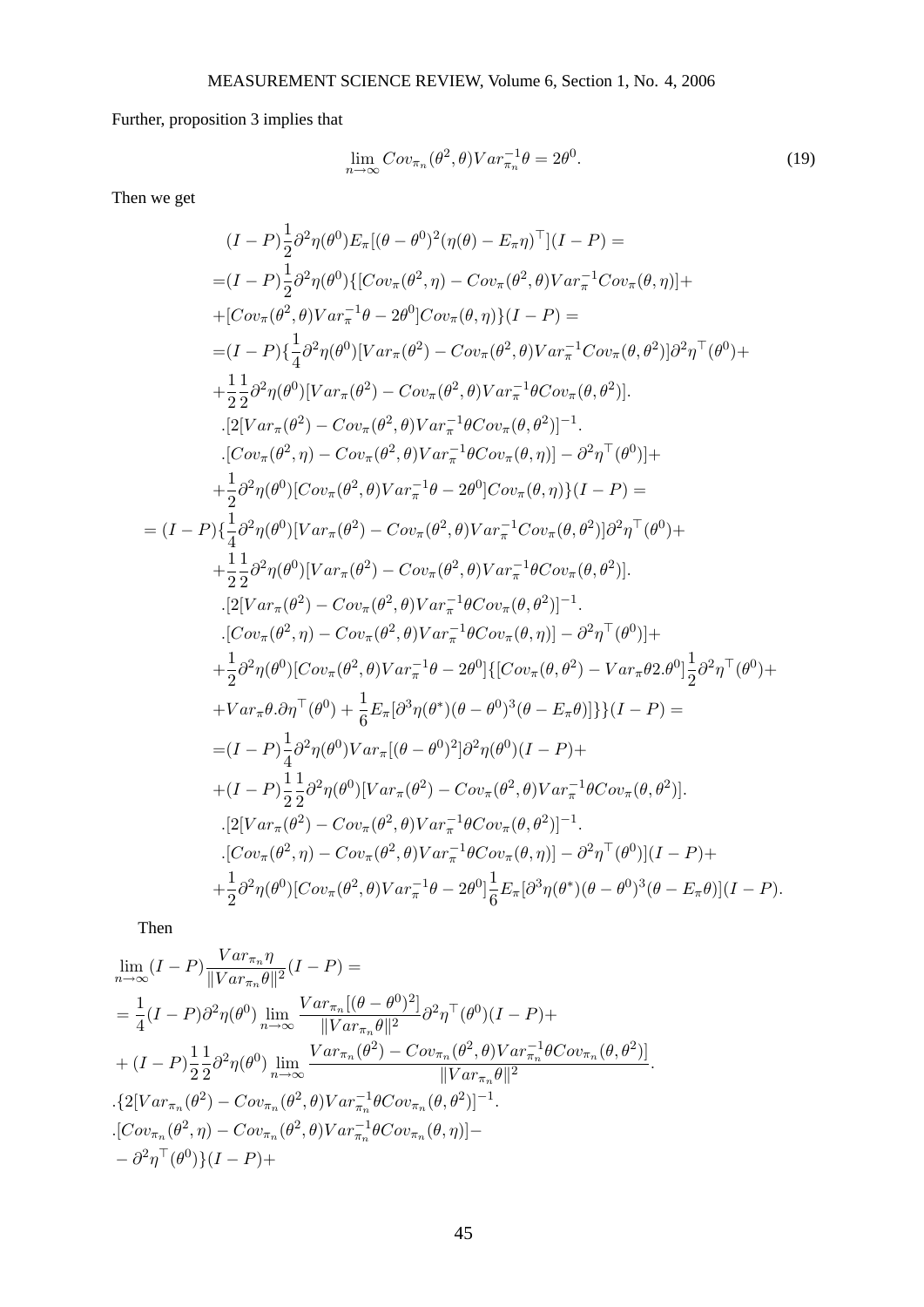+ 
$$
(I - P)\frac{1}{2}\partial^2 \eta(\theta^0) \lim_{n \to \infty} [Cov_{\pi_n}(\theta^2, \theta)Var_{\pi_n}^{-1}\theta - 2\theta^0] \frac{1}{6} \frac{E_{\pi_n}[\partial^3 \eta(\theta^*)(\theta - \theta^0)^3(\theta - E_{\pi_n}\theta)]}{\|Var_{\pi_n}\theta\|^2} (I - P) +
$$
  
+  $(I - P)\frac{1}{6} \lim_{n \to \infty} \frac{E_{\pi_n}[\partial^3 \eta(\theta^*)(\theta - \theta^0)(\theta - \theta^0)^2(\eta(\theta) - E_{\pi_n}\eta)^T](I - P)}{\|Var_{\pi_n}\theta\|^2} =$   
=  $\frac{1}{4}(I - P)\partial^2 \eta(\theta^0) \lim_{n \to \infty} \frac{Var_{\pi_n}[(\theta - \theta^0)^2]}{\|Var_{\pi_n}\theta\|^2} \partial^2 \eta^T(\theta^0)(I - P).$ 

The rest of the proof is then the same as the proof for the previous theorem.  $\Box$ 

Corollary 2.

$$
\lim_{n \to \infty} (I - P_n) \frac{Var_{\pi_n} \eta}{\|Var_{\pi_n} \theta\|^2} (I - P_n) = \lim_{n \to \infty} \frac{1}{4} (I - P_n) \partial^2 \eta \frac{Var_{\pi_n}((\theta - \theta^0)^2)}{\|Var_{\pi_n} \theta\|^2} \partial^2 \eta^\top (I - P_n).
$$
 (20)

By means of  $Var_{\pi} \eta$  we can approximate also the curvature  $K_{int}(\theta^0)$  of one dimensional models: Let us denote

$$
\kappa_n = \frac{Var_{\pi_n}((\theta - \theta^0)^2)}{\|Var_n\theta\|^2}.
$$

For example, if  $\pi_{\alpha}$  is uniform distribution on interval  $(\theta^0 - \alpha, \theta^0 + \alpha)$ , then

$$
\lim_{\alpha \to 0^{+}} \kappa_{\alpha} = \lim_{\alpha \to 0^{+}} \frac{\frac{4\alpha^{4}}{45}}{\frac{\alpha^{4}}{9}} = \frac{4}{5}.
$$

THEOREM 3. Let the assumptions of theorem 2 hold. If  $p = 1$  then

$$
\lim_{n \to \infty} \sqrt{\frac{4}{\kappa_n}} \frac{\sqrt{\lambda_2^{(n)}}}{\lambda_1^{(n)}} = K_{\text{int}}(\theta^0). \tag{21}
$$

 $\Box$ 

PROOF. Theorem 1 implies that in case  $k = 1$  it holds that

$$
\lim_{n \to \infty} u_1^n = \pm \frac{\partial \eta(\theta^0)}{\|\partial \eta(\theta^0)\|}.
$$

This condition also implies that  $q = 0$  or  $q = 1$ . If  $q = 0$ , then the model is intrinsically linear and then according to proposition 1 and lemma  $2 \lambda_2^n = 0$ , so

$$
\lim_{n \to \infty} \frac{\sqrt{\lambda_2^n}}{\lambda_1^n} = 0 = K_{\text{int}}(\theta^0).
$$

If  $k = 1$  and  $q = 1$  then according to theorem 2

$$
\frac{\nu(\lim_{n\to\infty}u_1^n)}{\|\nu(\lim_{n\to\infty}u_1^n)\|}=\lim_{n\to\infty}\pm u_2^n,
$$

where  $\nu(u)$  is a vector of curvature of  $\mathcal{E}_{\eta}$  in the direction of tangential vector u. Then utilizing corollaries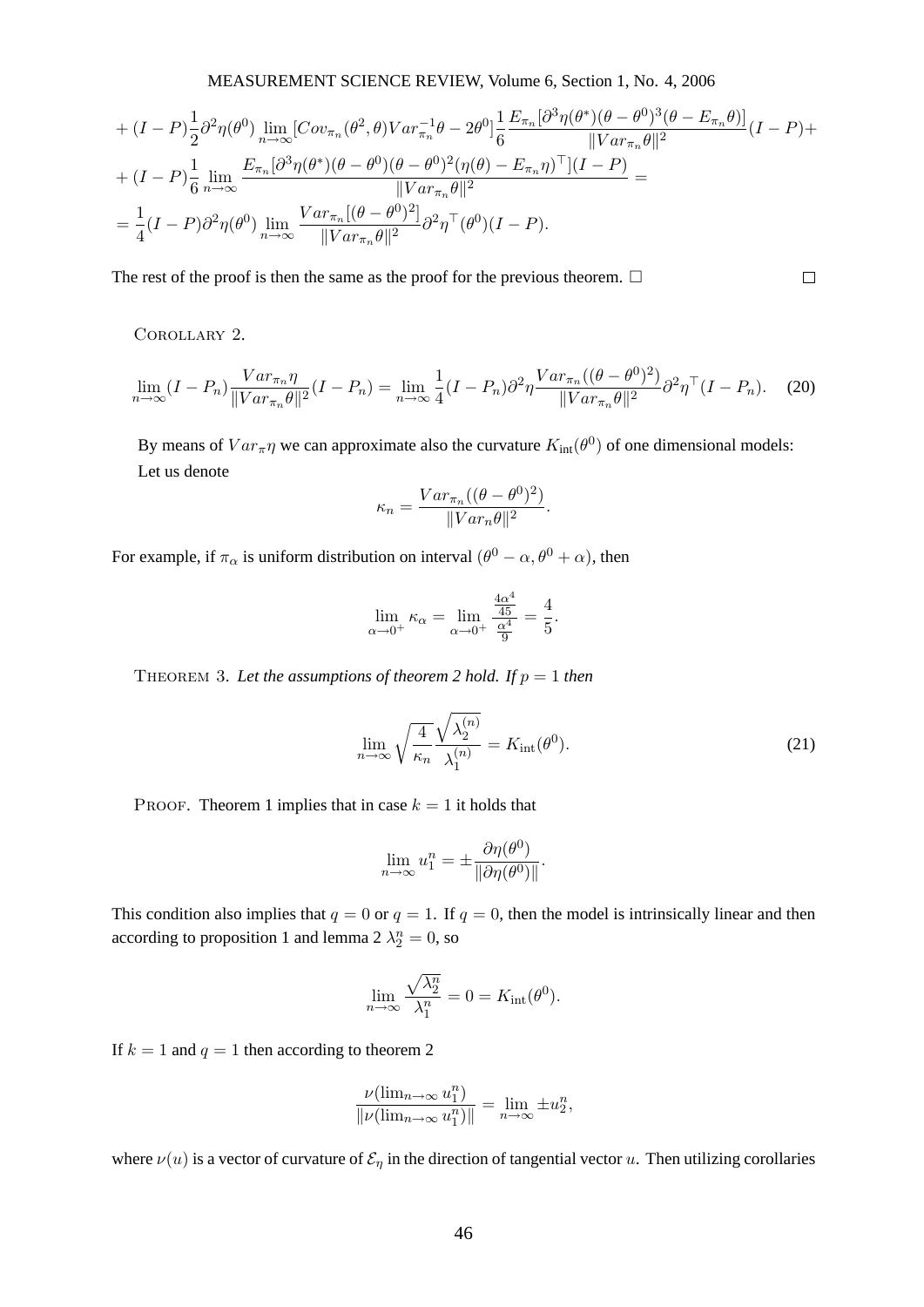1 and 2

$$
\lim_{n\to\infty}\sqrt{\frac{4}{\kappa_n}}\frac{\sqrt{\lambda_2^n}}{\lambda_1^n} = \lim_{n\to\infty}\sqrt{\frac{4}{\kappa_n}}\frac{\sqrt{u_2^{n\top}Var_{\pi_n}\eta u_2^n}}{u_1^{n\top}Var_{\pi_n}\eta u_1^n} = \lim_{n\to\infty}\sqrt{\frac{4}{\kappa_n}}\frac{\sqrt{u_2^{n\top} \frac{Var_{\pi_n}\eta}{||Var_{\pi_n}\theta||^2}u_2^n}}{u_1^{n\top} \frac{Var_{\pi_n}\eta}{||Var_{\pi_n}\theta||^2}u_1^n}}{u_1^{n\top} \frac{Var_{\pi_n}\eta}{||Var_{\pi_n}\theta||^2}u_1^n} =
$$
\n
$$
= \lim_{n\to\infty}\sqrt{\frac{4}{\kappa_n}}\frac{\sqrt{\frac{u(u_1^{n\top})\top Var_{\pi_n}\eta}{||Var_{\pi_n}\theta||^2|||Var_{\pi_n}^n}u_2^{(u_1^n)}}{||Var_{\pi_n}\theta||^2|||Var_{\pi_n}^n} = \lim_{n\to\infty}\sqrt{\frac{4}{\kappa_n}}\frac{\sqrt{\frac{\partial^2\eta\top(\theta^0)(I-P)\frac{Var_{\pi_n}\eta}{||Var_{\pi_n}\theta||^2}(I-P)\partial^2\eta(\theta^0)}}{||U-P)\partial^2\eta(\theta^0)||^2}}{u_1^{n\top}Var_{\pi_n}\theta||^2\eta\top(\theta^0)u_1^n} =
$$
\n
$$
= \lim_{n\to\infty}\sqrt{\frac{4}{\kappa_n}}\frac{\sqrt{\frac{\frac{1}{4}\partial^2\eta\top(\theta^0)(I-P)\partial^2\eta(\theta^0)\frac{Var_{\pi_n}((\theta-\theta^0)^2)}{||Var_{\pi_n}\theta||^2}\partial^2\eta\top(\theta^0)(I-P)\partial^2\eta(\theta^0)}||(I-P)\partial^2\eta(\theta^0)||^2}}{||\theta\eta(\theta^0)||^2} =
$$
\n
$$
= \frac{||(I-P)\partial^2\eta(\theta^0)||}{||\partial\eta(\theta^0)||^2} = K_{\text{int}}(\theta^0).
$$

Moreover, from the proof it can be seen that for  $p = 1$ 

$$
\lim_{n \to \infty} \frac{\lambda_1^n}{\|Var_{\pi_n}\theta\|} = \|\partial \eta(\theta^0)\|^2
$$

 $\Box$ 

and

$$
\lim_{n \to \infty} \sqrt{\frac{4\lambda_2^n}{Var_{\pi_n}[(\theta - \theta^0)^2]}} = ||(I - P)\partial^2 \eta(\theta^0)||.
$$

Approximation (21) equals to the intrinsic curvature  $K_{int}(\theta^0)$  in the limit for prior distribution π concentrated in  $\theta^0$ . A differently defined intrinsic curvature  $\tilde{K}_{int}(\theta^0)$  of the model (1) with prior distribution  $\pi$  is in [P, 92] and [P, 93].  $\tilde{K}_{int}(\theta^0)$  involves derivatives and equals to  $K_{int}(\theta^0)$  for prior  $\pi$ uniform on Θ.

#### **3. Examples**

Theorem 3 will be further illustrated on examples with different dimensions  $p$ ,  $q$  and  $N$ :

EXAMPLE 1 ellipse  $(N = 2, p = 1, q = 1)$ 

$$
\eta(\theta) = \begin{pmatrix} a\cos\theta \\ b\sin\theta \end{pmatrix},
$$

where  $a \neq 0 \neq b$  are known,  $\pi$  is uniform on  $\Theta_{\alpha} := < \theta^{0} - \alpha, \theta^{0} + \alpha >, \theta^{0} = \frac{\pi}{2}$  $\frac{\pi}{2}, \alpha \in (0, \frac{\pi}{2})$  $\frac{\pi}{2}$ ). Then eigenvalues of the matrix  $Var_{\pi} \eta$  are

$$
\lambda_1 = \lambda_1(\alpha) = a^2(\frac{1}{2} - \frac{1}{2}\frac{\sin \alpha}{\alpha}\cos \alpha)
$$

$$
\lambda_2 = \lambda_2(\alpha) = b^2(\frac{1}{2} + \frac{1}{2}\frac{\sin \alpha}{\alpha}\cos \alpha - \frac{\sin^2 \alpha}{\alpha^2}).
$$

It holds:

$$
\lim_{\alpha \to 0} \frac{\lambda_1(\alpha)}{Var_{\pi_\alpha}\theta} = \lim_{\alpha \to 0} \frac{\lambda_1(\alpha)}{\frac{\alpha^2}{3}} = a^2.1,
$$
  

$$
\lim_{\alpha \to 0} \frac{\lambda_2(\alpha)}{(Var_{\pi_\alpha}\theta)^2} = \lim_{\alpha \to 0} \frac{\lambda_2(\alpha)}{\frac{\alpha^4}{9}} = b^2.\frac{1}{5}.
$$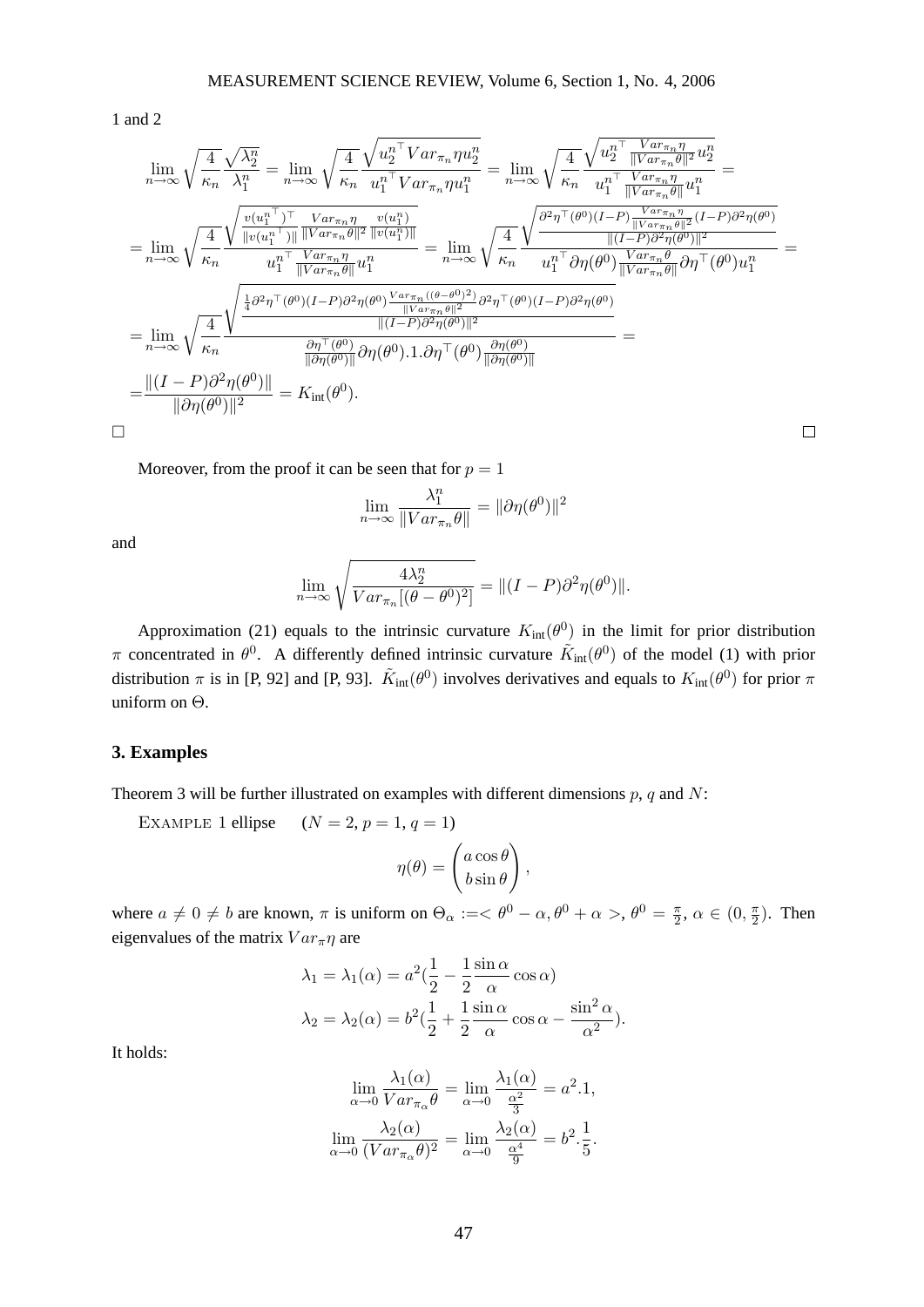$\lambda_1$  is , greater" than  $\lambda_2$  in the sense that for  $\forall a, b > 0; \exists \epsilon > 0; \forall \alpha \in (0, \epsilon)$ ;  $\lambda_1(\alpha) > \lambda_2(\alpha)$ . Then

$$
\lim_{\alpha \to 0} \frac{\sqrt{5}\sqrt{\lambda_{k+1}(\alpha)}}{\lambda_k(\alpha)} = \lim_{\alpha \to 0} \frac{\sqrt{5}\sqrt{\lambda_2(\alpha)}}{\lambda_1(\alpha)} = \frac{\sqrt{5}b}{a^2} \lim_{\alpha \to 0} \frac{\sqrt{\frac{1}{2} + \frac{1}{2}\frac{\sin\alpha}{\alpha}\cos\alpha - \frac{\sin^2\alpha}{\alpha^2}}}{\frac{1}{2} - \frac{1}{2}\frac{\sin\alpha}{\alpha}\cos\alpha} = \frac{\sqrt{5}b}{a^2} \lim_{\alpha \to 0} \frac{\sqrt{\frac{1}{2} + \frac{1}{2}\frac{\sin\alpha}{\alpha}\cos\alpha - \frac{\sin^2\alpha}{\alpha^2}}}{\frac{\frac{1}{2} - \frac{1}{2}\frac{\sin\alpha}{\alpha}\cos\alpha}{\frac{\frac{\alpha^2}{2}}{\frac{\alpha^2}{2}}} = \frac{b}{a^2} = K_{\text{int}}(\theta^0).
$$

EXAMPLE 2 helix wound around the cylinder, with ellipse from example 1 as the base; parameter  $c$ determines the density of windings (the greater c, the smaller density)  $(N = 3, p = 1, q = 1)$ 

$$
\eta(\theta) = \begin{pmatrix} a\cos\theta \\ b\sin\theta \\ c\theta \end{pmatrix},
$$

where  $c \neq 0$  is known and other assumptions are as in example 1. Then

$$
\lambda_1 = \frac{a^2(\frac{1}{2} - \frac{1}{2}\frac{\sin\alpha}{\alpha}\cos\alpha) + c^2\frac{\alpha^2}{3} + \sqrt{(a^2(\frac{1}{2} - \frac{1}{2}\frac{\sin\alpha}{\alpha}\cos\alpha) - c^2\frac{\alpha^2}{3})^2 + 4a^2c^2(\cos\alpha - \frac{\sin\alpha}{\alpha})^2}}{2}
$$
  
\n
$$
\lambda_2 = b^2(\frac{1}{2} + \frac{1}{2}\frac{\sin\alpha}{\alpha}\cos\alpha - \frac{\sin^2\alpha}{\alpha^2})
$$
  
\n
$$
\lambda_3 = \frac{a^2(\frac{1}{2} - \frac{1}{2}\frac{\sin\alpha}{\alpha}\cos\alpha) + c^2\frac{\alpha^2}{3} - \sqrt{(a^2(\frac{1}{2} - \frac{1}{2}\frac{\sin\alpha}{\alpha}\cos\alpha) - c^2\frac{\alpha^2}{3})^2 + 4a^2c^2(\cos\alpha - \frac{\sin\alpha}{\alpha})^2}}{2}.
$$

It holds:

$$
\lim_{\alpha \to 0} \frac{\lambda_1(\alpha)}{Var_{\pi_{\alpha}} \theta} = \lim_{\alpha \to 0} \frac{\lambda_1(\alpha)}{\frac{\alpha^2}{3}} = a^2 + c^2,
$$
  

$$
\lim_{\alpha \to 0} \frac{\lambda_2(\alpha)}{(Var_{\pi_{\alpha}} \theta)^2} = \lim_{\alpha \to 0} \frac{\lambda_2(\alpha)}{\frac{\alpha^4}{9}} = b^2 \cdot \frac{1}{5}
$$
  

$$
\lim_{\alpha \to 0} \frac{\lambda_3(\alpha)}{(Var_{\pi_{\alpha}} \theta)^3} = \lim_{\alpha \to 0} \frac{\lambda_3(\alpha)}{\frac{\alpha^6}{27}} = \frac{3}{25.7} \frac{a^2 c^2}{a^2 + c^2}.
$$

Again

$$
,\lambda_1>\lambda_2>\lambda_3"
$$

in the sense defined in example 1.

$$
\lim_{\alpha \to 0} \frac{\sqrt{5}\sqrt{\lambda_{k+1}(\alpha)}}{\lambda_k} = \lim_{\alpha \to 0} \frac{\sqrt{5}\sqrt{\lambda_2(\alpha)}}{\lambda_1} = \frac{b}{a^2 + c^2} = K_{\text{int}}(\theta^0).
$$

# **Acknowledgement**

The work was supported by Vega grants no. 2/4026/04 and 1/3016/06.

# **References**

[1] Harville, D. A. (2000) *Matrix algebra from a statistician's perspective*. Springer, New York. Corrected third printing.